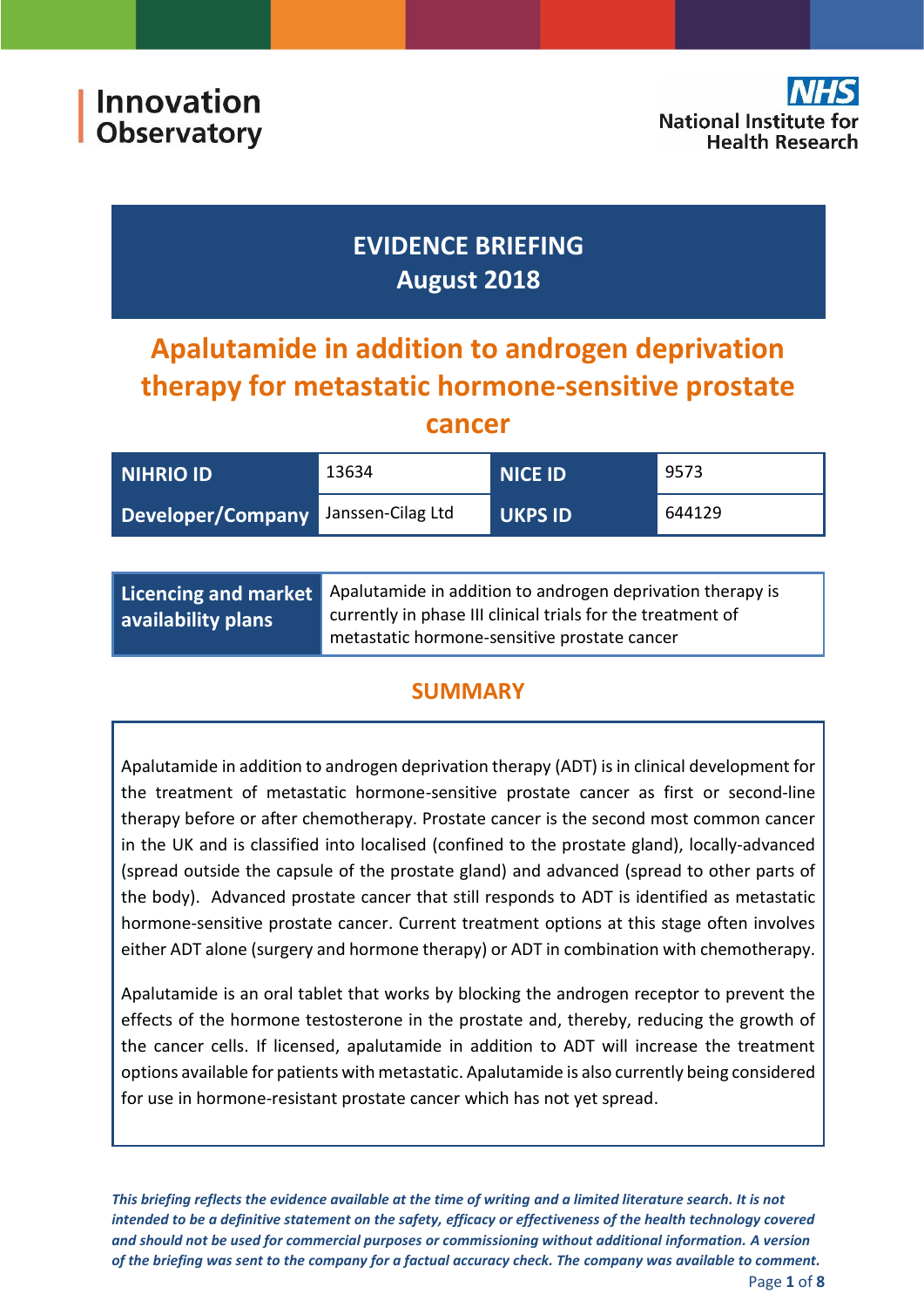## **PROPOSED INDICATION**

Prostate cancer (metastatic, hormone-sensitive)<sup>1</sup>

# <span id="page-1-0"></span>**TECHNOLOGY**

#### **DESCRIPTION**

Apalutamide (Erleada; JNJ56021927; ARN-509) is a non-steroidal anti-androgen agent that is under development for the treatment of prostate cancer. Exerting an anti-tumour action, apalutamide blocks the effect of androgens that promote tumour growth. <sup>2</sup> Apalutamide binds directly to the ligand binding domain of the androgen receptor and prevents androgen-receptor translocation, DNA binding, and androgen-receptor–mediated transcription.<sup>3</sup>

Apalutamide is in clinical development, in addition to androgen deprivation therapy (ADT), for the treatment of metastatic hormone-sensitive prostate cancer (mHSPC). In the phase III trial (TITAN; NCT02489318), participants receive 240 mg (four 60 mg tablets) of apalutamide once daily in 28-day treatment cycles and a stable regimen of ADT (gonadotropin releasing hormone analog or surgical castration) until disease progression or the progression of unacceptable treatment related toxicity[.](#page-1-0)<sup>1</sup>

#### **INNOVATION AND/OR ADVANTAGES**

<span id="page-1-1"></span>The addition of apalutamide to ADT may allow for an additional, more efficacious treatment option for patients with mHSPC. In UK clinical practice, people with newly diagnosed mHSPC are offered either ADT or docetaxel plus ADT.<sup>4</sup> As such, apalutamide + ADT may also meet an unmet need for alternative treatment options for patients who cannot receive or do not respond to docetaxel plus ADT.

#### **DEVELOPMENT STATUS AND/OR REGULATORY DESIGNATIONS**

Apalutamide does not currently have Marketing Authorisation in the EU/UK for any indication, though a Market Authorisation Application (MAA) has been submitted for its use in non-metastatic castration-resistant prostate cancer.<sup>5</sup>

The most common adverse reactions (>10%) associated with treatment are: fatigue, hypertension, rash, diarrhoea, nausea, weight decreased, arthralgia, fall, hot flush, decreased appetite, fracture, and peripheral oedema.<sup>6</sup>

Apalutamide is also in Phase III development for:<sup>7,8,9</sup>

- High-risk, biochemically relapsed prostate cancer
- High risk, localised or locally advanced prostate cancer
- Chemotherapy-naïve, metastatic castration-resistant prostate cancer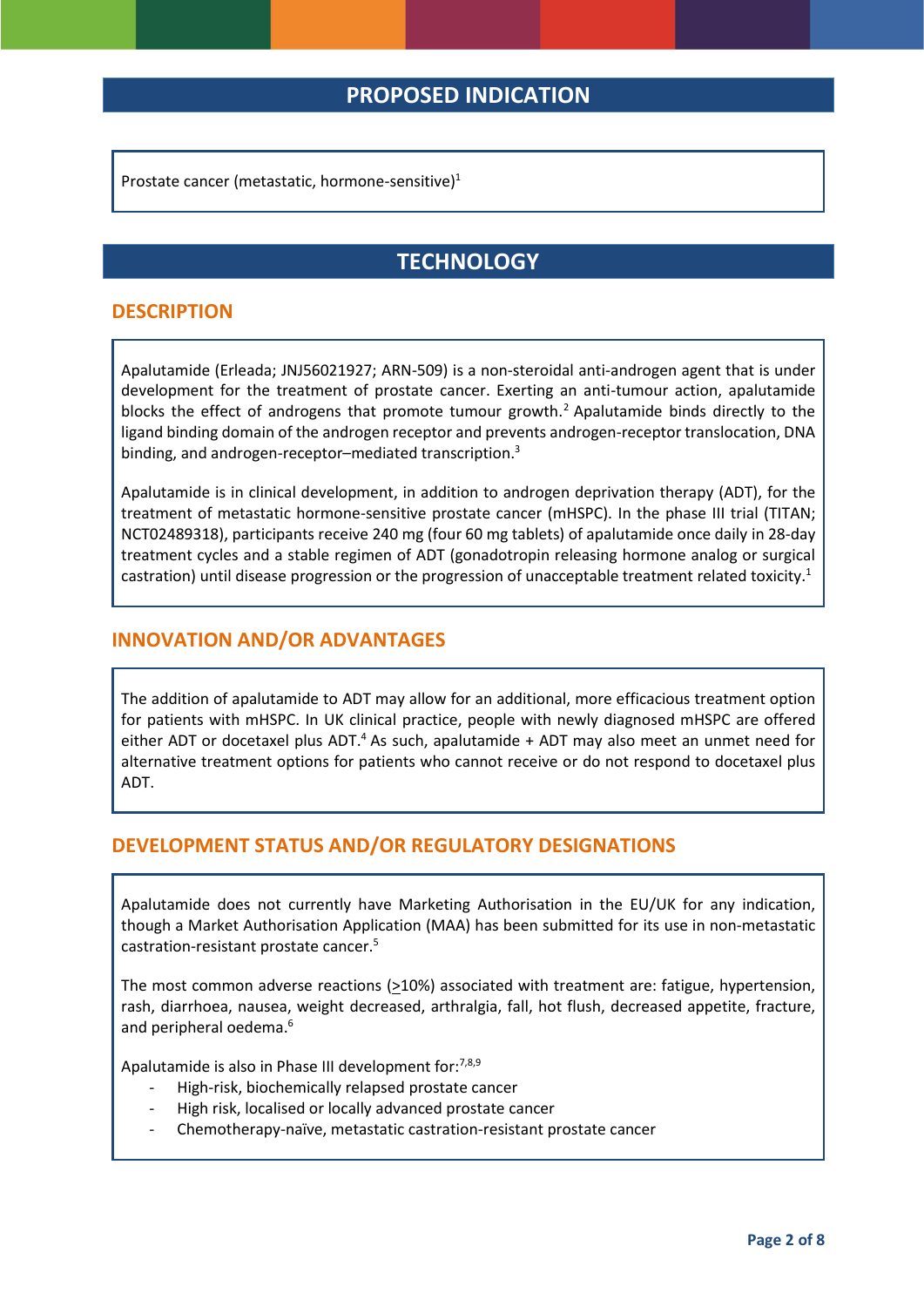### **PATIENT GROUP**

#### **DISEASE BACKGROUND**

<span id="page-2-1"></span><span id="page-2-0"></span>Prostate cancer is the second most common cancer in men in the UK after non-melanoma skin cancer.<sup>10</sup> It affects the prostate, a small gland in the pelvis found only in men. It is located between the penis and the bladder and surrounds the urethra. The main function of the prostate is to help in the production of semen.<sup>11</sup> The cancer starts in the glandular cells in the prostate and are known as acinar adenocarcinomas. It is more common in black Caribbean and black African men than in white men, and is very rare in Asian men. More than half the men (50%) diagnosed with prostate cancer in the UK each year are aged 70 and over.<sup>12</sup>

Early prostate cancer often has no symptoms at all. When symptoms occur, these include increased urinary frequency, nocturia, urinary hesitancy, urgency, post‐void dribbling, blood in urine or semen, erectile dysfunction (uncommon) and poor stream.<sup>[11,1](#page-2-0)3</sup> Symptoms indicating that the cancer may have spread include bone and back pain, a loss of appetite, pain in the testicles and unexplained weight loss.<sup>[11](#page-2-0)</sup> Although the cause of prostate cancer is not known, a number of risk factors have been identified which include (increased) age, ethnicity, family history, obesity, lack of exercise, high calcium diet, being taller, high levels of insulin like growth factor (IGF‐1), having had a previous cancer, vasectomy, prostatitis and being exposed to cadmium and cadmium compounds.  $.^{10,11}$  $.^{10,11}$  $.^{10,11}$  $.^{10,11}$ 

Prostate cancer can be classified into localised (confined to the prostate gland), locally advanced (spread outside the capsule of the prostate gland), and advanced cancer (spread to other parts of the body).<sup>14</sup> Prostate cancer that has spread to other parts of the body (advanced) but still responds to androgen deprivation therapy (ADT) is identified as metastatic hormone-sensitive prostate cancer.<sup>15</sup>

Prostate cancer is a significant cause of morbidity and mortality in men, especially in those over the age of 75 years and impacts on their daily lives, particularly physical and emotional health, relationships and social life.<sup>16</sup>

#### **CLINICAL NEED AND BURDEN OF DISEASE**

<span id="page-2-3"></span>There are over 40,000 new cases of prostate cancer diagnosed every year in the UK.<sup>[11](#page-2-0)</sup> Prostate cancer is predominantly a disease of older men (aged 65–79 years) but around 25% of cases occur in men younger than 65.<sup>17</sup> More than 50% of prostate cancer diagnoses in the UK each year are in men aged 70 years and over (2012 data), and the incidence rate is highest in men aged 90 years and over (2012– 2014 data).

Out of every 10 prostate cancer cases, 4 (40%) are only diagnosed at a late stage in England (2014 data) and Northern Ireland (2010– 2014 data). Incidence rates are projected to rise by 12% between 2014 and 2035 in the UK to 233 cases per 100,000 in 2035.<sup>18</sup>

<span id="page-2-2"></span>In England in 2016, there were 40,489 registrations of newly diagnosed cases of malignant neoplasm of prostate (ICD-10 code C61).<sup>19</sup> Considering that 40% of patients have late stage cancer at the time of diagnosis, the number of patients in 2016 out of 40,489 cases of prostate cancer with late stage prostate cancer would be around 16,196.

In UK in 2016, there were 11,631 deaths where malignant neoplasm of prostate (ICD-10 code C61) was recorded as the underlying cause.<sup>20</sup>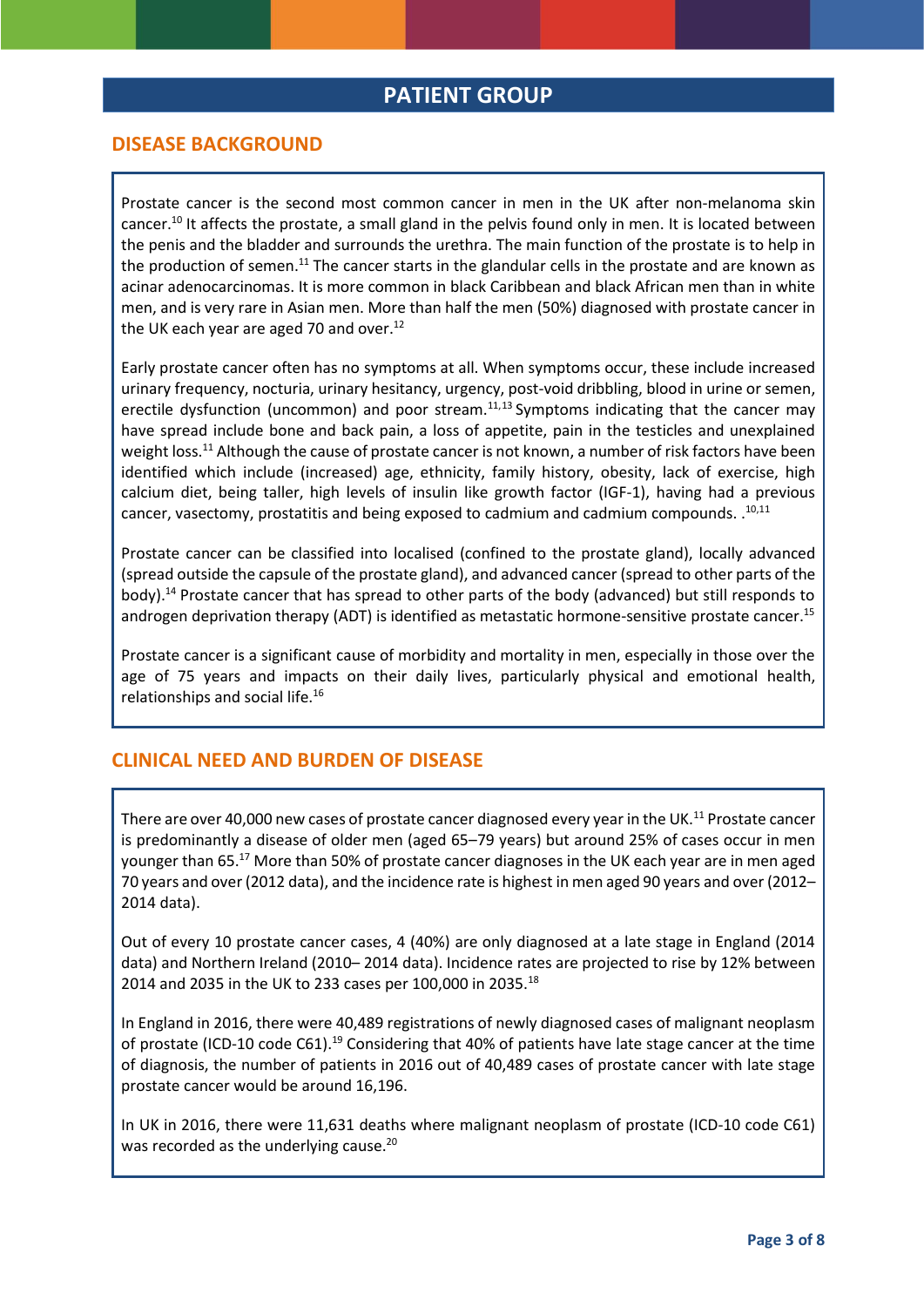Latest published survival statistics (2016, patients diagnosed in 2011‐2015) report stated 1‐year survival rate of 96.3% and 5-year survival rate of 88.3% (age-standardised) for patients with prostate cancer. [19](#page-2-2)

According to the Hospital Episode Statistics (HES) data, in 2016‐17 there were 70,295 admissions due to neoplasm of the prostate which resulted in 97,382 FCE bed days (ICD-10 code C61).<sup>21</sup>

# **PATIENT TREATMENT PATHWAY**

#### **PATIENT PATHWAY**

Depending on the stage and prognostic risk of the person's disease, treatment options for prostate cancer include: watchful waiting and active surveillance, surgery, radiotherapy, androgen deprivation therapy (ADT), novel agents (e.g. abiraterone and enzalutamide) and chemotherapy.

As the androgen receptor is involved in the growth and spread of prostate cancer, prostate cancer can be treated hormonally using ADT. ADT treatments include surgical castration (bilateral orchidectomy) and medical castration using luteinising-hormone-releasing hormone (LHRH) agonists, and LHRH antagonists.<sup>22</sup>

<span id="page-3-0"></span>ADT alone was long considered the standard-of-care for mHSPC. Following recent clinical studies, however, the addition of docetaxel to ADT has become standard care for patients with high-risk mHSPC. Newer trials involving abiraterone have also shown improvement in survival with the addition of abiraterone plus prednisone to ADT. As such, abiraterone plus prednisone in addition to ADT has emerged as an alternative standard-of-care to docetaxel plus ADT.<sup>23,24</sup>

In the UK clinical practice, people with newly diagnosed mHSPC have ADT or docetaxel plus ADT. NICE's guideline for prostate cancer recommends ADT, specifically: continuous luteinising hormonereleasing hormone agonists, bilateral orchidectomy (removal of the testicles), or bicalutamide monotherapy. According to clinical experts, orchidectomy and bicalutamide monotherapy are rarely used in this way in the NHS. It understood that, although docetaxel is not licensed for use with ADT for mHSPC, NHS England commissions 6 cycles of docetaxel with ADT[.](#page-1-1)<sup>4</sup>

#### **CURRENT TREATMENT OPTIONS**

For men with hormone-sensitive metastatic prostate cancer, NICE recommends:<sup>[17,](#page-2-3) [22](#page-3-0)</sup>

- bilateral orchidectomy or continuous LHRH agonist therapy;
- anti-androgen therapy with bicalutamide; or
- combined androgen blockade (not first-line)

Although not currently recommended by NICE, abiraterone (Zytiga) is licensed for the treatment of newly diagnosed, high risk metastatic hormone sensitive prostate cancer in adult men in combination with ADT plus prednisone or prednisolone.<sup>25</sup>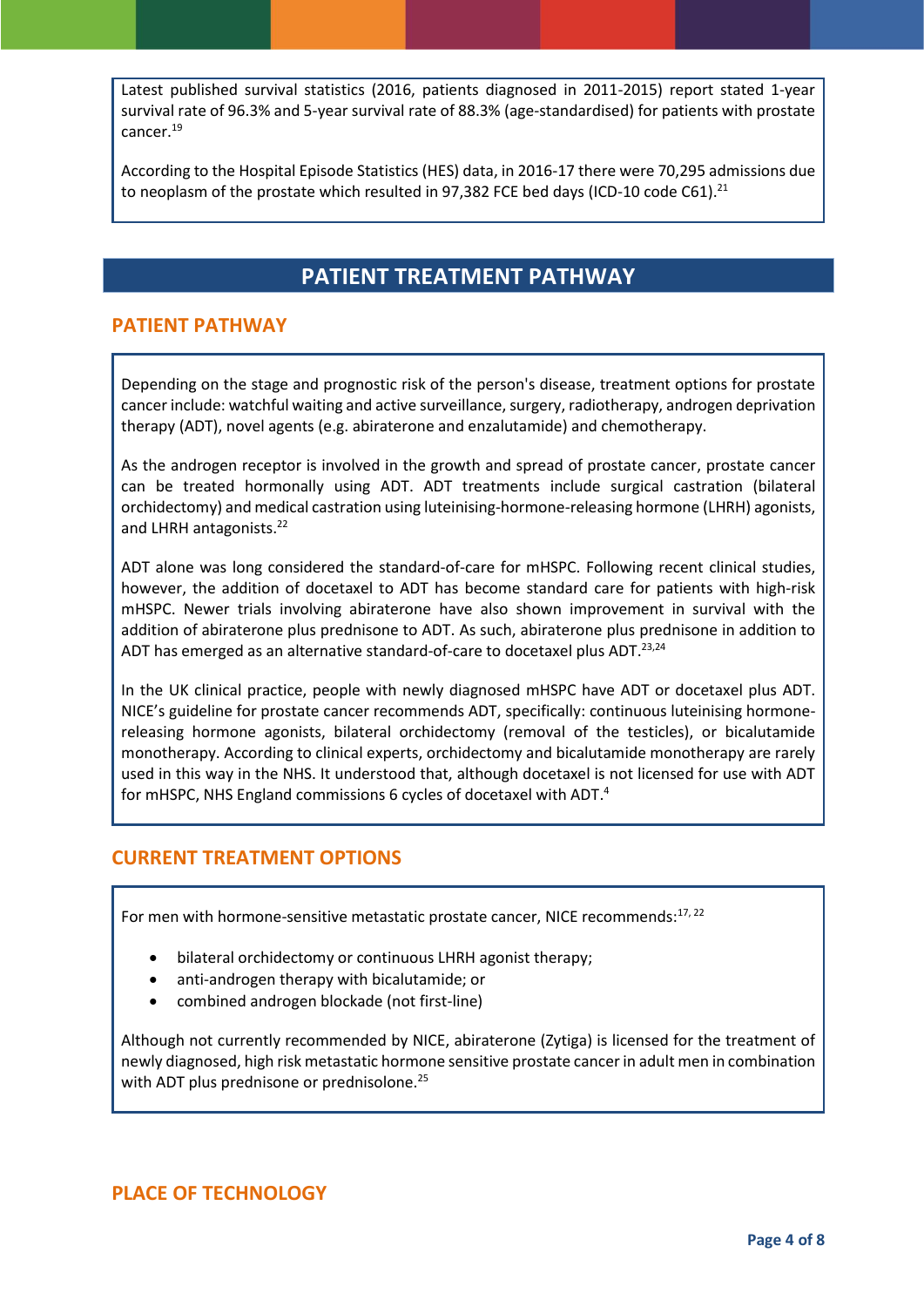If licensed, apalutamide in addition to ADT will increase the treatment options available for patients with metastatic hormone-sensitive prostate cancer.

| <b>CLINICAL TRIAL INFORMATION</b>   |                                                                                                                                                                                                                                                                                                                                                                                                                                                                                                                                                                               |  |
|-------------------------------------|-------------------------------------------------------------------------------------------------------------------------------------------------------------------------------------------------------------------------------------------------------------------------------------------------------------------------------------------------------------------------------------------------------------------------------------------------------------------------------------------------------------------------------------------------------------------------------|--|
| <b>Trial</b>                        | TITAN, NCT02489318, CR107614; adults, apalutamide vs placebo, in<br>combination with androgen deprivation therapy (ADT); phase III                                                                                                                                                                                                                                                                                                                                                                                                                                            |  |
| <b>Sponsor</b>                      | Janssen-Cilag Ltd                                                                                                                                                                                                                                                                                                                                                                                                                                                                                                                                                             |  |
| <b>Status</b>                       | Ongoing                                                                                                                                                                                                                                                                                                                                                                                                                                                                                                                                                                       |  |
| Source of<br><b>Information</b>     | Trial registry <sup>1</sup>                                                                                                                                                                                                                                                                                                                                                                                                                                                                                                                                                   |  |
| Location                            | EU (including UK), USA, Canada and other countries.                                                                                                                                                                                                                                                                                                                                                                                                                                                                                                                           |  |
| <b>Design</b>                       | Randomised, placebo-controlled                                                                                                                                                                                                                                                                                                                                                                                                                                                                                                                                                |  |
| <b>Participants</b>                 | n=1052; aged 18-65 years; prostate cancer; hormone-sensitive; metastatic;<br>progression despite first line chemotherapy.                                                                                                                                                                                                                                                                                                                                                                                                                                                     |  |
| <b>Schedule</b>                     | Participants are randomised to one of two treatment arms:<br>1. Apalutamide 240mg orally (as 4 60mg tablets) once daily in each 28 day<br>treatment cycle plus ADT (gonadotropin releasing hormone analog or<br>surgical castration) until disease progression or the occurrence of<br>unacceptable treatment related toxicity.<br>2. Placebo taken orally once daily in each 28 day treatment cycle plus ADT<br>(gonadotropin releasing hormone analog or surgical castration) until<br>disease progression or the occurrence of unacceptable treatment<br>related toxicity. |  |
| Follow-up                           | Approx. 54 months                                                                                                                                                                                                                                                                                                                                                                                                                                                                                                                                                             |  |
| Primary<br><b>Outcomes</b>          | Radiographic Progression-Free Survival (rPFS) [Time frame: Up to 54<br>$\bullet$<br>monthsl<br>Overall Survival (OS) [Time frame: Up to 54 months]<br>$\bullet$                                                                                                                                                                                                                                                                                                                                                                                                               |  |
| <b>Secondary</b><br><b>Outcomes</b> | Time to pain progression [Time frame: Up to 54 months]<br>$\bullet$<br>Time to Skeletal-Related Event (SRE) [Time frame: Up to 54 months]<br>$\bullet$<br>Time to chronic opioid use [Time frame: Up to 54 months]<br>$\bullet$<br>Time to Initiation of cytotoxic chemotherapy [Time frame: Up to 54 months]<br>$\bullet$                                                                                                                                                                                                                                                    |  |
| <b>Key Results</b>                  |                                                                                                                                                                                                                                                                                                                                                                                                                                                                                                                                                                               |  |
| <b>Adverse effects</b><br>(AEs)     |                                                                                                                                                                                                                                                                                                                                                                                                                                                                                                                                                                               |  |
| <b>Expected</b><br>reporting date   | Primary completion date reported as November 2020.                                                                                                                                                                                                                                                                                                                                                                                                                                                                                                                            |  |

# **ESTIMATED COST**

The cost of apalutamide is not yet known.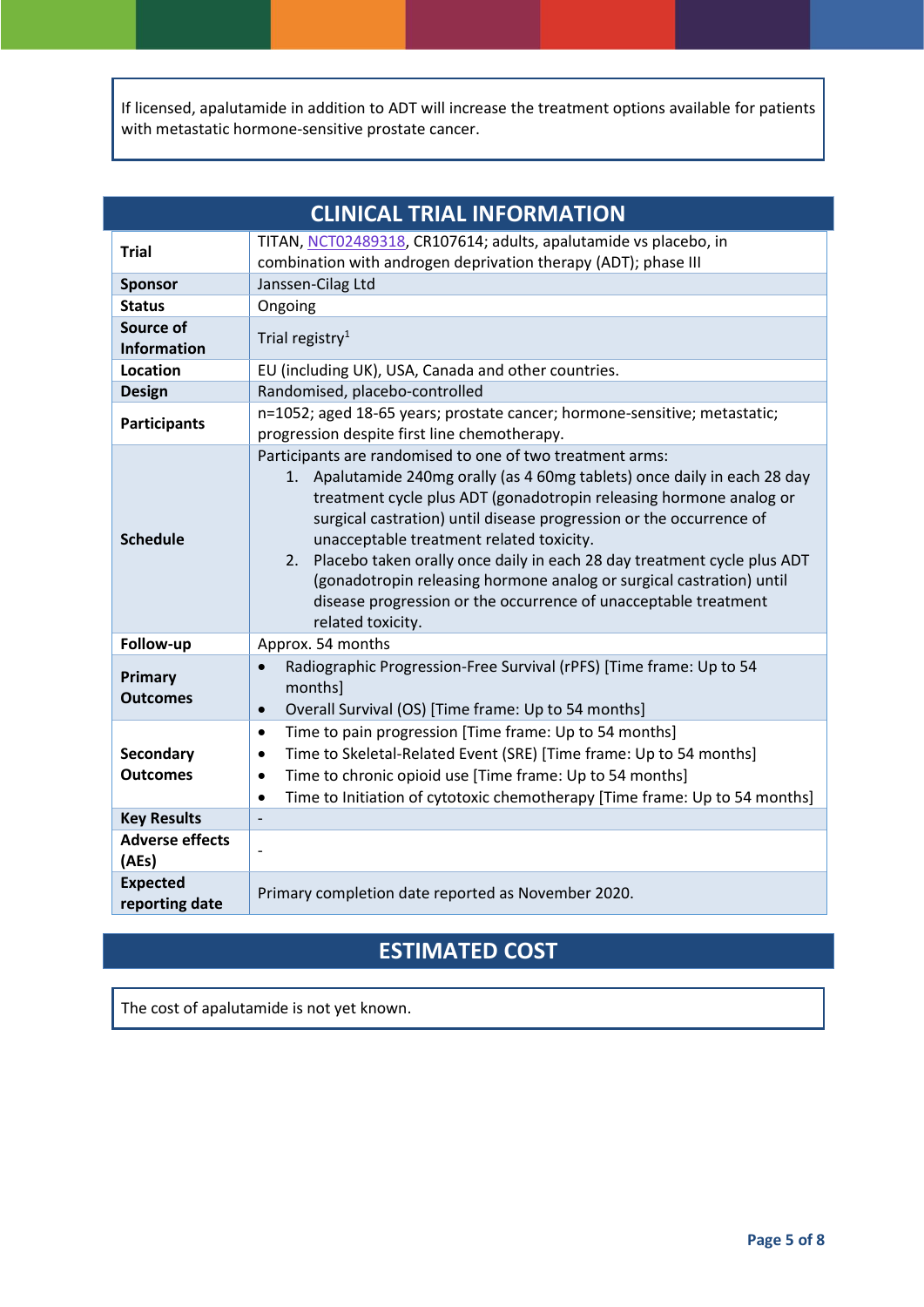# **RELEVANT GUIDANCE**

#### **NICE GUIDANCE**

- NICE Technology Appraisal. Degarelix for treating advanced hormone-dependent prostate cancer (TA404). August 2016.
- NICE Technology Appraisal. Abiraterone for treating newly diagnosed high risk metastatic hormone-naïve prostate cancer (ID945). *In development*. Expected publication: October 2018.
- NICE Clinical Guideline. Prostate cancer: diagnosis and management (update)(GID-NG10057). *In development*. Expected publication: April 2019.
- NICE Clinical Guideline. Prostate cancer: diagnosis and management (CG175). January 2014.
- NICE quality standard. Prostate cancer (QS91). June 2015.
- NICE Evidence Summary. Hormone-sensitive metastatic prostate cancer: docetaxel (ESUOM50). January 2016.
- NICE interventional procedures guidance. Laparoscopic radical prostatectomy (IPG193). November 2006.NICE interventional procedures guidance. Cryotherapy as a primary treatment for prostate cancer (IPG145). November 2005.

#### **NHS ENGLAND (POLICY/COMMISSIONING) GUIDANCE**

- NHS England. 2013/14 NHS Standard Contract for Cancer: Specialised Kidney, Bladder and Prostate Cancer Services (Adult). B14/S/a.
- NHS England. 2016. Clinical Commissioning Policy Statement: Docetaxel in combination with androgen deprivation therapy for the treatment of hormone naïve metastatic prostate cancer. B15/PS/a.

#### **OTHER GUIDANCE**

- American Society of Clinical Oncology (ASCO). Optimizing Anticancer Therapy in Metastatic Non-Castrate Prostate Cancer: American Society of Clinical Oncology Clinical Practice Guideline. 2018.<sup>26</sup>
- European Association of Urology (EAU) European Society for Radiotherapy & Oncology (ESTRO) - International Society of Geriatric Oncology (SIOG). Guidelines on screening, diagnosis, and local treatment with curative intent of clinically localised prostate cancer. 2017.<sup>27</sup>
- European Society for Medical Oncology. Cancer of the Prostate: ESMO Clinical Practice Guidelines. 2015. (*Updates*: 2016, 2017).28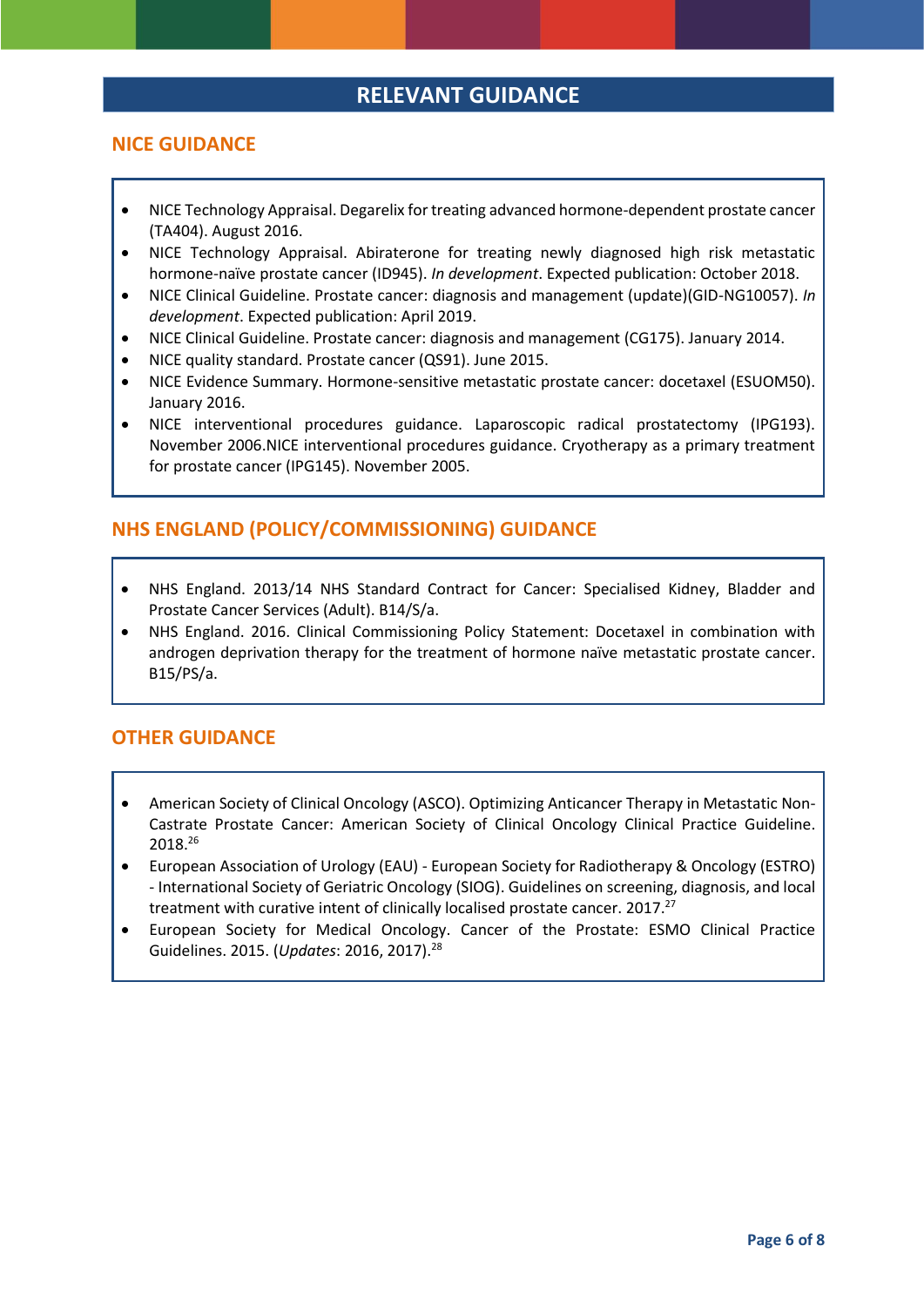### **REFERENCES**

1

<sup>1</sup> ClinicalTrials.gov. *A Study of Apalutamide (JNJ-56021927, ARN-509) Plus Androgen Deprivation Therapy (ADT) Versus ADT in Participants With mHSPC (TITAN)*. Available from: <https://clinicaltrials.gov/ct2/show/NCT02489318> [Accessed 07 August 2018]

<sup>2</sup> DrugBank. *Apalutamide*. Available from:<https://www.drugbank.ca/drugs/DB11901> [Accessed 07 August 2018] <sup>3</sup> Clegg NJ, Wongvipat J, Joseph JD et al. ARN-509: a novel antiandrogen for prostate cancer treatment. *Cancer Research*. 2012 Mar 15;72(6):1494-503. Available from:<https://doi.org/10.1158/0008-5472.CAN-11-3948>

<sup>4</sup> National Institute for Health and Care Excellence. *Appraisal consultation document: Abiraterone for untreated high-risk hormone-sensitive metastatic prostate cancer.* 2018. Available from: <https://www.nice.org.uk/guidance/GID-TA10122/documents/appraisal-consultation-document> [Accessed 07 August 2018]

5 Janssen. *Janssen Submits Marketing Authorisation Application for Apalutamide to Treat Patients with High-Risk Non-Metastatic Castration-Resistant Prostate Cancer*. 2018. Available from: [https://www.janssen.com/janssen](https://www.janssen.com/janssen-submits-marketing-authorisation-application-apalutamide-treat-patients-high-risk-non)[submits-marketing-authorisation-application-apalutamide-treat-patients-high-risk-non](https://www.janssen.com/janssen-submits-marketing-authorisation-application-apalutamide-treat-patients-high-risk-non) [Accessed 07 August 2018]

<sup>6</sup> US Food and Drug Administration. *Erleada – Highlights of Prescribing Information*. 2018. Available from: [https://www.accessdata.fda.gov/drugsatfda\\_docs/label/2018/210951s000lbl.pdf](https://www.accessdata.fda.gov/drugsatfda_docs/label/2018/210951s000lbl.pdf) [Accessed 07 August 2018]

<sup>7</sup> ClnicalTrials.gov. *A Study of Androgen Annihilation in High-Risk Biochemically Relapsed Prostate Cancer*. Available from[: https://clinicaltrials.gov/ct2/show/NCT03009981](https://clinicaltrials.gov/ct2/show/NCT03009981) [Accessed 07 August 2018]

<sup>8</sup> ClinicalTrials.gov. *An Efficacy and Safety Study of JNJ-56021927 (Apalutamide) in High-risk Prostate Cancer Subjects Receiving Primary Radiation Therapy: ATLAS*. Available from: <https://clinicaltrials.gov/ct2/show/NCT02531516> [Accessed 07 August 2018]

<sup>9</sup> ClinicalTrials.gov. *An Efficacy and Safety Study of Apalutamide (JNJ-56021927) in Combination With Abiraterone Acetate and Prednisone Versus Abiraterone Acetate and Prednisone in Participants With Chemotherapy-naive Metastatic Castration-resistant Prostate Cancer (mCRPC).* Available from: <https://clinicaltrials.gov/ct2/show/NCT02257736> [Accessed 07 August 2018]

<sup>10</sup> Cancer Research UK. *Risks and causes.* Available from: [https://www.cancerresearchuk.org/about](https://www.cancerresearchuk.org/about-cancer/prostate-cancer/risks-causes)[cancer/prostate-cancer/risks-causes](https://www.cancerresearchuk.org/about-cancer/prostate-cancer/risks-causes) [Accessed 07 August 2018]

<sup>11</sup> NHS Choices. Prostate cancer. Available from:<https://www.nhs.uk/conditions/prostate-cancer/> [Accessed 07 August 2018]

<sup>12</sup> Cancer Research UK. *About prostate cancer.* Available from: [https://www.cancerresearchuk.org/about](https://www.cancerresearchuk.org/about-cancer/prostate-cancer/about)[cancer/prostate-cancer/about](https://www.cancerresearchuk.org/about-cancer/prostate-cancer/about) [Accessed 07 August 2018]

<sup>13</sup> Cancer Research UK. *Prostate cancer, Symptoms*. Available from: [https://www.cancerresearchuk.org/about](https://www.cancerresearchuk.org/about-cancer/prostate-cancer/symptoms)[cancer/prostate-cancer/symptoms](https://www.cancerresearchuk.org/about-cancer/prostate-cancer/symptoms) [Accessed 07 August 2018]

<sup>14</sup> Cancer Research UK. *Prostate cancer, Stages.* Available from: [https://www.cancerresearchuk.org/about](https://www.cancerresearchuk.org/about-cancer/prostate-cancer/stages)[cancer/prostate-cancer/stages](https://www.cancerresearchuk.org/about-cancer/prostate-cancer/stages) [Accessed 07 August 2018]

<sup>15</sup> Cancer.Net. *Prostate Cancer: Treatment Options*. Available from: [https://www.cancer.net/cancer](https://www.cancer.net/cancer-types/prostate-cancer/treatment-options)[types/prostate-cancer/treatment-options](https://www.cancer.net/cancer-types/prostate-cancer/treatment-options) [Accessed 07 August 2018]

<sup>16</sup> Appleton L, Wyatt D, Perkins E, Parker C, Crane J et al. The impact of prostate cancer on men's everyday life. *European Journal of Cancer Care*. 2015; 24:71‐84. Available from: <https://doi.org/10.1111/ecc.12233>

<sup>17</sup> National Institute for Health and Care Excellence. *Prostate cancer: diagnosis and Management*. 2014. Available from: [https://www.nice.org.uk/guidance/cg175/resources/prostate-cancer-diagnosis-and-management-pdf-](https://www.nice.org.uk/guidance/cg175/resources/prostate-cancer-diagnosis-and-management-pdf-35109753913285)[35109753913285](https://www.nice.org.uk/guidance/cg175/resources/prostate-cancer-diagnosis-and-management-pdf-35109753913285) [Accessed 07 August 2018]

<sup>18</sup> National Institute for Health and Care Excellence. *Prostate cancer: diagnosis and management (update).* 2017. Available from:<https://www.nice.org.uk/guidance/gid-ng10057/documents/final-scope-2> [Accessed 07 August 2018]

<sup>19</sup> Office for National Statistics. *Cancer Registration Statistics, England, 2016.* Available from: [https://www.ons.gov.uk/peoplepopulationandcommunity/healthandsocialcare/conditionsanddiseases/bulletins](https://www.ons.gov.uk/peoplepopulationandcommunity/healthandsocialcare/conditionsanddiseases/bulletins/cancerregistrationstatisticsengland/final2016) [/cancerregistrationstatisticsengland/final2016](https://www.ons.gov.uk/peoplepopulationandcommunity/healthandsocialcare/conditionsanddiseases/bulletins/cancerregistrationstatisticsengland/final2016) [Accessed 08 August 2018]

<sup>20</sup> Cancer Research UK. Prostate cancer statistics. Available from: [https://www.cancerresearchuk.org/health](https://www.cancerresearchuk.org/health-professional/cancer-statistics/statistics-by-cancer-type/prostate-cancer)[professional/cancer-statistics/statistics-by-cancer-type/prostate-cancer](https://www.cancerresearchuk.org/health-professional/cancer-statistics/statistics-by-cancer-type/prostate-cancer) [Accessed 08 August 2018]

<sup>21</sup> Office for National Statistics. *Hospital Episode Statistics. Primary diagnosis: 3 character 2016‐17*. Available from: <https://www.ons.gov.uk/> [Accessed 07 August 2018]

<sup>22</sup> National Institute for Health and Care Excellence. *Hormone-sensitive metastatic prostate cancer:*

*docetaxel. 2016*. Available from: [https://www.nice.org.uk/advice/esuom50/resources/hormonesensitive](https://www.nice.org.uk/advice/esuom50/resources/hormonesensitive-metastatic-prostate-cancer-docetaxel-pdf-54116459176256197)[metastatic-prostate-cancer-docetaxel-pdf-54116459176256197](https://www.nice.org.uk/advice/esuom50/resources/hormonesensitive-metastatic-prostate-cancer-docetaxel-pdf-54116459176256197) [Accessed 07 August 2018]